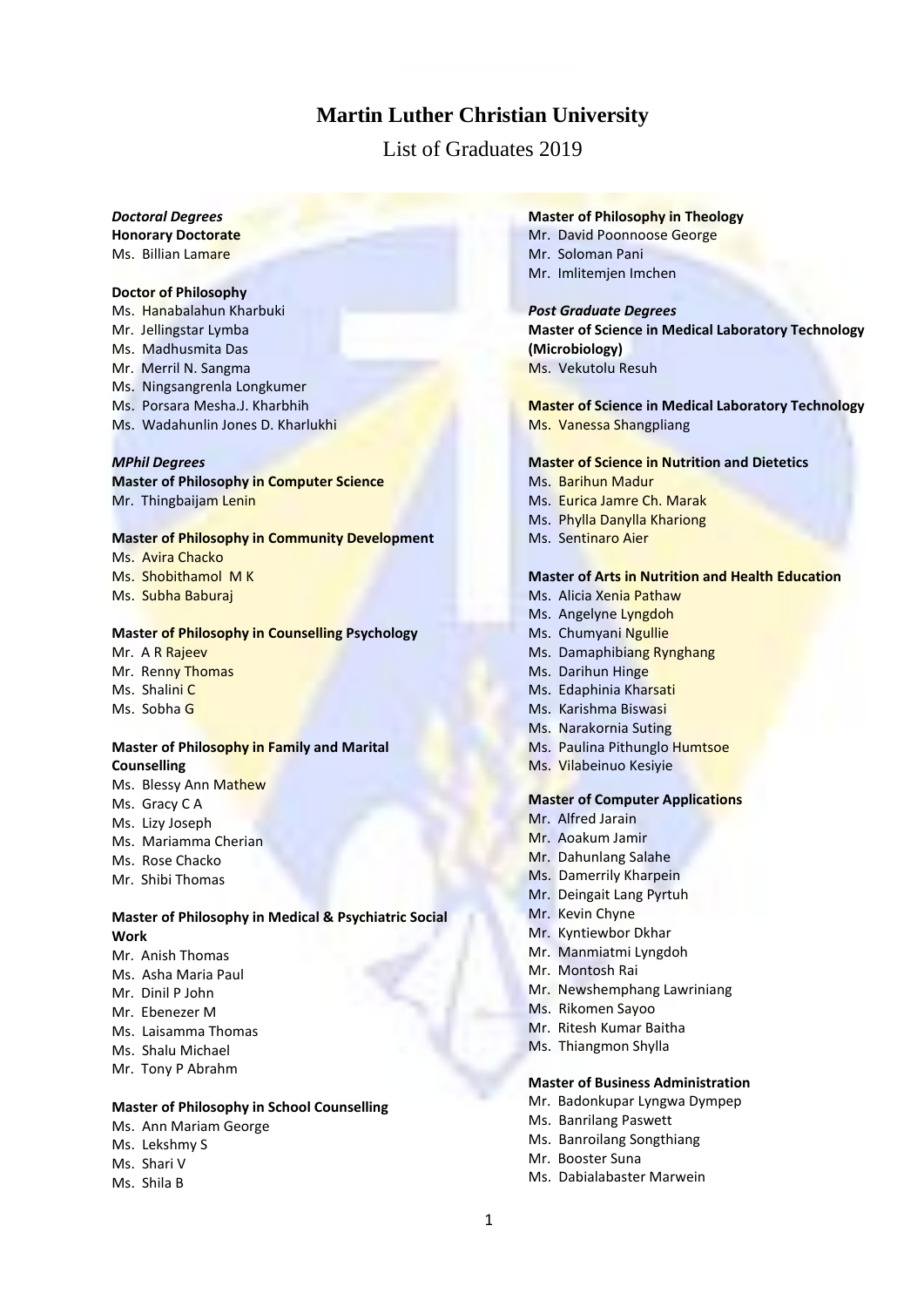Mr. Frankie Lyngdoh Mr. G. Namgapou Mr. Hage John Mr. Hame Donhi Toi Ms. Handakani Pala Mr. Hekavi Kiho Ms. Ibashisha M Lyngkhoi Ms. Larishakerlin Lyngdoh Ms. Marry Jean Lyngdoh Mawlong Ms. Mercy Merry Gold Wanniang Mr. Moalong Aier Mr. Neikhrietuo Ms. Relish Shylla Mr. Richard Sun Mr. Sammon War Passah Ms. Steffica Kurkalang Mr. Tadar Tazap Mr. Tiameren Chang Mr. Tynronglem Surong

#### **Master of Commerce**

Mr. Banteilang Lyngdoh Mr. Banteiskhem Dohtdong Mr. Chand Emirald M. Marak Ms. Deborah Sutnga Mr. Ehboklang Pariong Ms. Elena Kharumnuid Ms. Eusyphine Kharkongor Ms. Godiva Shabong Mawlieh Ms. Hunrisha Nongdhar Ms. Iamarbianglang Marbaniang Ms. Jingkmen Shadap Ms. Kamnipaia Lapasam Ms. Keshiadora Kshiar Ms. Lapynshongdor Marwein Ms. Namtha G. Momin Ms. Naphisabeth L. Chyne Ms. Olivia R. Marak Ms. Rikomen Mawrie Mr. Rongsil R. Sangma Ms. Singruwng Sujita Anal Ms. Toko Yedi **Master of Arts in Environmental Studies**

- Mr. E. Konchei Phom
- Ms. Gifty Merry Phawa
- Ms. Manchilla N. Marak
- Ms. Marbudki Dhar
- Mr. Nunengpuia Darlong
- Mr. Praneet Upadhya
- Ms. Rimika Myrchiang
- Mr. Yege Gadi

# **Master of Arts in Music**

- Mr. Balamphrang Kharbuli
- Mr. Bonkam D Shira
- Mr. Genminlun Vaiphei
- Mr. Huthuibou Chawang
- Ms. Morealda Paswet
- Mr. Nasen Chakma
- Mr. Phrangsngi Wahlang
- Mr. Welldonestar Rani
- Mr. Wilbert Marbaniang

# **Master in Tourism and Travel Management**

- Ms. Ansao Desuchi N. Arengh Mr. B. Rosiampuia Mr. Balajied Kharkongor Mr. C. Bendang Ao Mr. Donn Garry Marpna Ms. Ethel Kikon Mr. Imtikumzuk N Mr. Janailar Marbaniang Mr. K. Vepe Koza Mr. Kaling Gamnoh Ms. L. Matti Bakor Nonglait Mr. Lalmuanpuia Renthlei Mr. Litenmayang Jamir Ms. Neiketuno Yano Ms. Olivia Metha Ms. Rikynti Jungai Mr. Ringsang Panmei Mr. Seyieneituo Kiso Ms. Stefanisha Pohlong Ms. Tengchime B. Sangma Mr. Tialiba Ameri Mr. Tyngshain Kshiar
- Ms. Valginia Lyngdoh Marshyllong
- Ms. Vevezo Rhakho
- Mr. Vincent Lyngdoh
- Mr. Zerubabel Suchiang

# **Master of Science in Counselling Psychology**

- Ms. A Suseela
- Mr. Abin Varghese
- Ms. Achsah Yohannan Tharakan
- Ms. Aijingshai Mawrie
- Ms. Ajinlu Kamei
- Ms. Alisha C Ansari
- Ms. Anie Thanangumpathickal Titus
- Mr. Anto Arputha Raja P
- Mr. Antony L
- Ms. Apoukung
- Mr. ArunSanthosh M
- Mr. Asa Shibu Thomas
- Ms. Audrey Voleen Lyngdoh Tron
- Ms. Avantika Shanker Lakshmi Saaidas
- Mr. Bhakia Raj L
- Ms. Bimbi Naleo
- Ms. C. L. Soreishang
- Ms. Chethana B V
- Mr. Daewon Nongrem
- Ms. Damonshisha J. Lyngdoh
- Ms. Deepanjali Kitson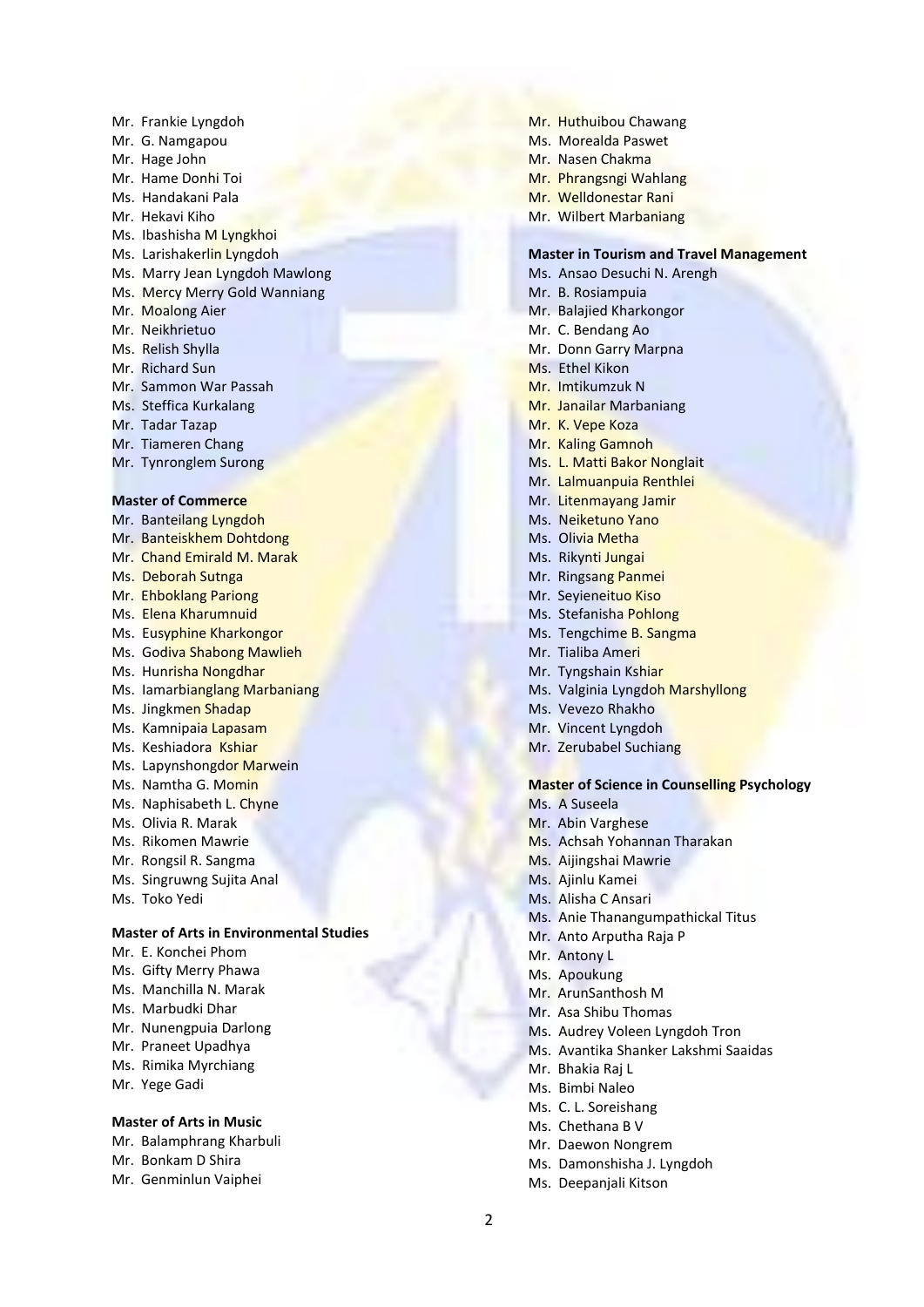Ms. Devyani Jain Ms. D'Souza Jessie Perpetua Ms. D'Souza Reema Lawrence Juliet Mr. Ebenezer Nongtdu Ms. Elisheba Lapang Mr. Gayos M. S. Ms. Grace Kujur Ms. Gwendareene A. Kharlukhi Ms. Hattinneng Ms. Hmancila Khalter Ms. Isuka Kinimi Ms. Jaksrame D Marak Ms. Janthunglo N. Ngullie Ms. Javeria Imam Ms. Jemi Abraham Mr. Jins Devasia Ms. Joanna Sushmitha B Mr. Jobin Joseph Mr. John Bosco Gonsalves Mr. John Kamilas T Mr. Jomon K J Mr. Jose Francisco Fernandes Ms. Keneiwhenuo Theunuo Mr. Khriebeino Zao Mr. Kriyolin Khongngain Mr. L. Bendangsenla Longkumer Ms. Lilly Anupama Kerketta Ms. Loyibeni Ezung Ms. Lydia J. Lalhruaitluangi Ms. M. Vinolia Sonali Ms. Malsawmtluangzeli Ms. Mani Mounika Mokana Ms. Manisha Matta Ms. Margaret Mary Salahe Ms. Mini Joseph Ms. Mini Susan John Mr. N. Pauthiansiam Mr. Nathanial Kharmujai Ms. Neivinuo Lase Ms. Nupur Nag Ms. Phibawan Syiemlieh Mr. Prakash Soreng Ms. Princy Jain Mr. Pyndapbiangfull Wanniang Ms. Rachel Mathew Mr. Raju Dodiyar Ms. Rashi Girdhari Sharma Mr. Reji Mathew Mr. Renthungo Kikon Ms. Rihunlang Lyngdoh Ms. Rokovituo Yhoshu Mr. Ronald Pais Ms. Rosily Chacko Mr. Royal Prakash Nazareth Ms. S.Sumaiya Ms. Salmitha J. Marak

Ms. Salymol Joseph

Mr. Sam T Daniel Ms. Sangeetha D Mr. Sayyed Badshah Makrani Ms. Sentikala Ms. Sevolu Swiho Ms. Sherly Mathew Ms. Shimtimerry Wahlang Ms. Shinoby Thomas Ms. Shivli Shruti Shrivastava Ms. Sindhu David Ms. Starlina Sangma Mr. Stephen S Ms. Sunanda R Ms. Susanna Lyngdoh Ms. Syama Mariam Monsi Ms. Teja C G Ms. Temsurenla Pongener Ms. Thejangunuo Suohu Mr. Thomas Sebastian Ms. Urmila Hembrom Ms. Vindurthi Subramanyam Mr. Vino A Mr. Wungmachan Shimray R. Ms. Zaizai Hieme Ms. Zohmingmawii **Master of Social Work** Ms. Almiphibia Mawlong

- 
- Mr. Amsrang D. Sangma
- Mr. Aplang Kanai
- Ms. Atsila L. Sangtam
- Ms. Banyllashisha Mynsong
- Ms. Bashisha Thoo
- Mr. Bikramaditya Barchung
- Ms. Cathy Lalthanpuii
- Ms. Chandelma Suchiang
- Ms. Cheaney M. Sangma
- Mr. Chemi Chyrmang
- Ms. Chesekie Ch. Sangma
- Mr. Christopher R. Marak
- Mr. Clinton Engti
- Ms. Damaya Iakai
- Ms. Deity Kordor Lyngba
- Ms. Desiree Mary Kharir
- Ms. Dilme Chesie Ch. Momin
- Ms. Evanzabeth Lyngdoh Mawnai
- Ms. Febrene Kharmujai
- Ms. Fultimerry Wanniang
- Ms. Gracefulness Wanniang
- Mr. Iakmenlang Mylliem Umlong
- Ms. Iarisalang Pohshna
- Ms. Ibamanosha Syiem
- Ms. Ibanrilin Shadap
- Ms. Idarin Lyngdoh Nonglait
- Mr. Imtisashi
- Ms. Inshe D. Marak
- Mr. Japhetson Daimary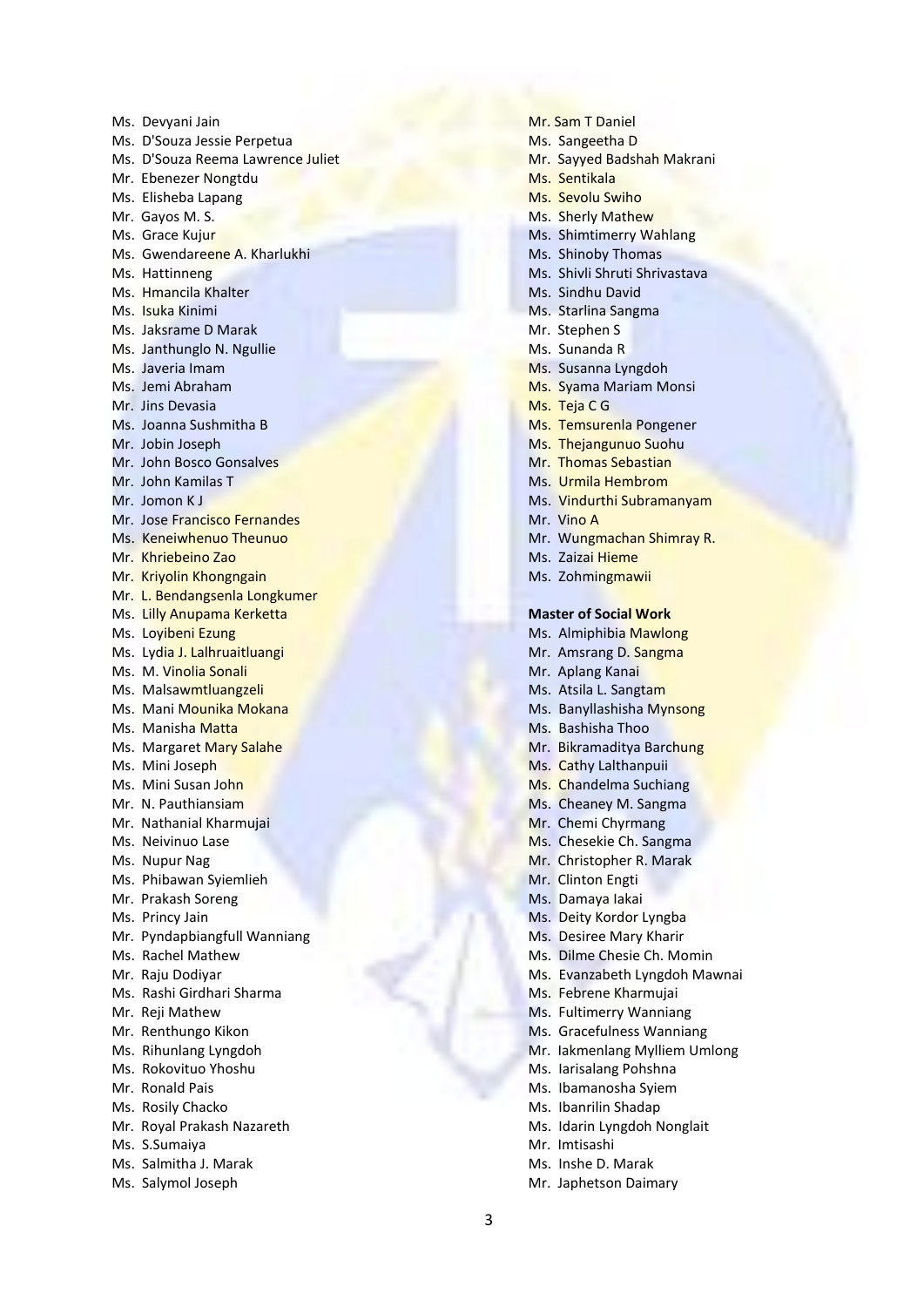Mr. Kevin Laldinthara Mr. Keviselhou Mepfhuo Ms. Lalduatpuii Ms. Lalhriatkimi Ms. Linda Syad Ms. M.K Chanchuila Mr. Maju Awng La Ms. Marshall R Marak Mr. Morningstar Lyngdoh Ms. Naphiriti Thangkhiew Ms. Naphisaka Ryngkhlem Ms. Noami Pyrtuh Ms. Nokamchi Ch Marak Mr. Nzanthung Ngullie Ms. P. Sajida Mawsor Mr. Parius Chisik Sangma Ms. Phibahun Rngikseh Ms. Pyndapbiang Syiemlieh Ms. Pynshailin Rani Ms. Pyntngen Talang Ms. R. Vanlalhruaii Ms. Railangki Pakma Mr. Raplang K. Musulman Mr. Request Pala Ms. Rishakordor Lyngdoh Ms. Rishisha Syiemlieh Ms. Rosemylin Lyngdoh Ms. Sakadaemi Dkhar Ms. Senchumbeni B Humtsoe Mr. Sengkal A Sangma Ms. Sicilia Zahau Mr. Soki Lapasam Mr. Soyuiner H. Shimray Ms. Tarinna T Sangma Ms. Vibietuonuo Limbu Ms. Wandashisha Nongtdu Ms. Yulhung Agashnie Chothe

Ms. Zuboni Patton

#### **Master of Social Work in Medical and Psychiatry**

Mr. Chittaranjan Naik Mr. Hanoc Jacob Mr. Libu Thomas Mr. Lidhin Das

#### **Master of Optometry**

- Ms. Daphisha Mylliem Ngap
- Ms. Debasree Nandy
- Mr. Prasenjit Saha

# **Master of Arts in Organizational Leadership**

- Mr. Abishek Immanuel Joseph
- Ms. Amitha Punnoose
- Ms. Angeline Jeya Rani K
- Mr. Christopher Srikanth
- Mr. Daniel Ponraj
- Mr. Edison Gundabattini
- Mr. Emmanuel Angelo A Mr. Finney Alexander Mr. J Adalaide Herald Mr. John Allan Albert Jesubakthan Mr. Jonathan Van Aswegen Mr. Joseph Selvaraj S Mr. Nabin Raj Moktan Mr. Prince Christopher R.H Mr. S Henry Kirupakaran
- Ms. Sarah David

*Post Graduate Diploma Degrees* **Post Graduate Diploma in Computer Applications** Mr. Adonname Roy Nongrum Mr. Rosario Dkhar

# **Post Graduate Diploma In Family & Marriage Counseling**

- Ms. Deepa T
- Mr. Jayaprasad Babu K.V.
- Ms. Kiran Angela Moses
- Ms. Latha Dara

**Post Graduate Diploma In School Counselling** Ms. Kripa Sara Aby

#### **Post Graduate Diploma in Counselling Psychology**

- Ms. Anusha Madhavan
- Mr. C H Praveen Kumar
- Ms. Carval Jacinta Thomas
- Ms. Cheryl Bartholomeusz
- Mr. D. Denlei Angh
- Ms. Deepanjali Kitson
- Ms. Fernandes Meena Seraphine
- Ms. Gracia Thanuja Daniel
- Ms. Kavya T C
- Ms. Kodukula Venkata Visalakshi
- Ms. Lidia Fernandez
- Ms. Liseena K V
- Ms. Louella Abreo
- Ms. Philomina K M
- Ms. Prathusha Kollipara
- Ms. Prativa Nanda
- Ms. Rupa Nagarajan
- Ms. Vinti Mehra

#### *Under Graduate Degrees*

# **Bachelor of Science in Medical Laboratory Technology**

- Ms. Babita Rymbai
- Ms. D Khansilui
- Ms. Elizabeth
- Ms. Kynshewlin Marboh
- Mr. Monsur Sangma
- Mr. Phrakirang Lapasam
- Ms. Ruponi Baglari
- Ms. Wansaka Rymbai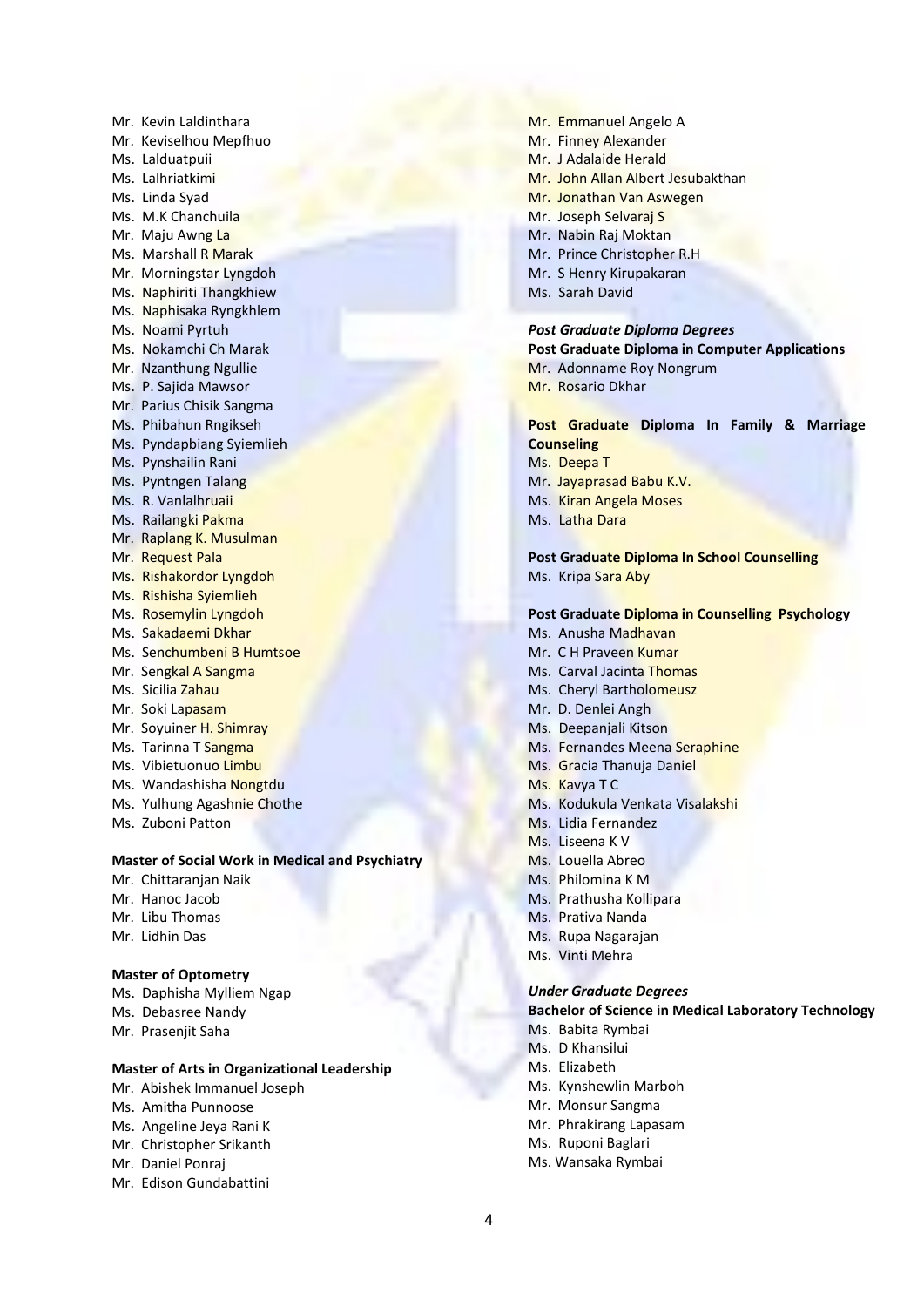#### **Bachelor of Science in Medical Imaging Technology**

- Mr. Kynshewlang Marwein Ms. Laryza Ladong
- 

# **Bachelor of Science in Surgical Technology**

- Mr. Force Starwell Phawa
- Ms. Ibanjanai Khongshling
- Ms. Ibashongdor L.Mawlong
- Ms. Phoe Be Lin
- Ms. Sankiroy Dkhar

# **Bachelor of Science in Community Health Practitioner**

- Mr. Hepstar Dkhar
- Ms. Rodani

#### **Bachelor of Science in Physician Assistant**

Mr. Jesbin James Ms. Mevourine Diengdoh

#### **Bachelor of Science in Food Science and Nutrition**

- Mr. Jaksram Kongkal Marak Ms. Perditha Jamjame M Sangma
- Ms. Techira Silsime Ch Sangma

# **Bachelor of Arts Nutrition and Health**

Ms. Da-e-mikani Niang Ms. Deiinesha Marwein Ms. Estar Marbaniang

Ms. Rinyei Khamrang

# **Bachelor of Computer Applications (Web Technology)**

- Mr. Bakerlang L. Nonglait
- Mr. Banteilang Thabah
- Ms. Bidalis Nongsiej
- Ms. Edilbert Jana Nongbet
- Mr. Rickson Chingangbam
- Ms. Sugita Hajong

# **Bachelor of Computer Applications (Hardware and Networking)**

- Mr. Amoston Wahlang
- Mr. Albert Feller Tlang
- Mr. Brangseng Singpho
- Mr. Christophar Dam Lain Thang
- Mr. Esalon Bareh

#### **Bachelor of Computer Applications**

Mr. Dimchanggrik R. Marak

# **Bachelor of Business Administration**

- Mr. Arkeylang Rangslang
- Mr. Bei Chhua Hre
- Ms. Celina T. Sangma
- Mr. Crescent Mark Tariang
- Mr. Deimon Rymbai
- Mr. George Canneyson Lyngdoh
- Mr. Iaineh Skhem Nongtdu
- Mr. Jeffrey Pamthied
- Mr. John Donbosco Bareh
- Ms. Kanchai Tyngkan
- Mr. Kermiki Dkhar
- Mr. Measurelakador L. Nongrang
- Mr. Nie Tha
- Mr. Pangkim A. Sangma
- Mr. Paul Thangliansiam Simte
- Mr. Subrato Sutradhar
- Ms. Victoria Lapasam

#### **Bachelor of Arts in Environmental Studies**

- Mr. Algore D Shira
- Ms. Alisha Dora Ryntong
- Ms. Damanti Mawrie
- Ms. Nilamroi Passah

# **Bachelor of Arts in Music**

- Ms. Akuminla Pongen
- Mr. Anon Cheran Momin
- Mr. Lalrinsanga Colney
- Mr. Mark Altroge Ch. Marak
- Mr. Micheal Lamurong
- Mr. Nipulson Ryngkhlem
- Mr. Ropenlo Kent
- Mr. Semi Aransa N. Marak

#### **Bachelor of Science in Psychology**

- Ms. Aridaka Kyndiah
- Ms. Arwakani Langbang
- Ms. Chun Gan Bui A Sangma
- Ms. Delightful Dkhar
- Ms. Esawanda Passah
- Ms. Gyamar Pakchi
- Mr. Imnayanger Pongen
- Mr. Jasbir Singh
- Mr. Joshua Rayner Lyngdoh
- Ms. Karuwanhipaia Kharkongor
- Ms. Kisenyala
- Ms. Kyrkhupa-ia-i Iakai
- Ms. Lamyile Meru
- Ms. Larisahun Khongrymmai
- Mr. Matsram J. Marak
- Mr. Melembadki Kharsati
- Ms. Munya Takhe
- Mr. Nangridor K. Nongbri
- Ms. Phibanrilang Laloo
- Mr. Potta Demo
- Ms. Premalisha A. Sangma
- Mr. Rodrick Syiem
- Ms. Sambha Dkhar
- Ms. Selia Salam

#### Ms. Siewdorlin Jyndiang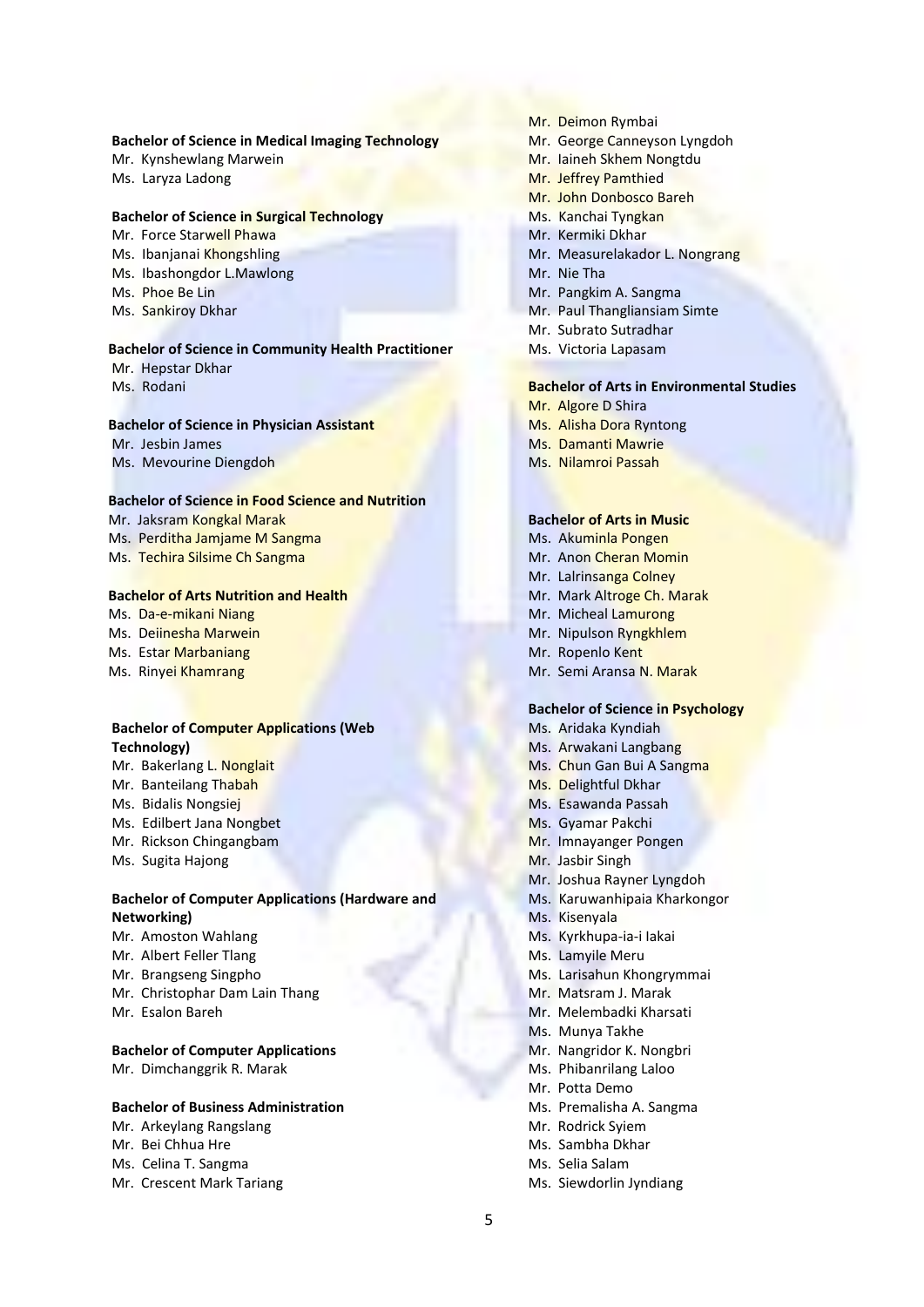Ms. Suzen Kenpi Ori Ms. T. Lydia Yepthomi Ms. Viravono Chase Ms. Zemira Celine Dawn Synrem **Bachelor of Social Work** Ms. Amara Patiasa K Marak Ms. Banisha Lamar Ms. Dakaniki Rymbai Ms. Dakimanroy Lapasam Ms. Damelarishisha Kurbah Mr. Dameshanbor Nongkhlaw Ms. Emidaka Mawthoh Ms. Esther Cheana N Marak Ms. Eureca Voleen Lyngdoh Tron Ms. Hakaniwa Challam Mr. Himanshu Shekhar Gupta Mr. Johnson Dann Mr. Kamminlian Ms. Kmenlang Lakiang Mr. Kupborlang Kharbani Mr. Kyntulangia-i Lyngdoh Mr. Kyrpang Lajied Chyne Ms. Lavaca Kassar Ms. Liroiki Bamon Mr. Medashanbor Biam Ms. Monalisa Lyngdoh Nongbri Ms. Monica R. Syiemlieh Ms. Monika Kharkongor Mr. Ningthoujam Silhenba Singh Ms. Nomera Sinthang Marak Mr. Obed Ch Sangma Ms. Ornella Vanessa Warjri Ms. Pansngiat Marwein Ms. Pynkhreh Nongtdu Ms. Reality Dkhar Ms. Rilamon P. Dkhar Mr. Rishanskhem Lyngdoh Ms. Rosely D. Shira Ms. Rosemalyn Sten Ms. Sensarin Ch Marak Ms. Serah Terima Ch Sangma Mr. Shanborlang Thangkhiew Mr. Shibor Passah Mr. Shlurnessborn L. Nonglait Ms. Silsme Ch Momin Mr. Simeon Mawthoh Mr. Soky Dkhar Mr. Stoningstar Nongbri Ms. Suzan Mary Lartang Mr Telesmi Lyngdoh Mr. Vanlalchhuanga Ms. Witibon Gympad Ms. Yooluti Langbang Mr. Zeedanne Bert Rangat

#### **Bachelor of Optometry**

Ms. Evamon Rjeen Ms. Ibanpynkmen Kharmawlong Ms. Kyntiewdaplin Nongsiej Mr. Nangiaisan N. Khongkai Ms. Tracylin Wanshnong **Bachelor of Science in Nursing** Ms. Aisika Nongspung Ms. Alvareen Kharryngki Ms. Anami Tacho Ms. Andriala Pariong Ms. Bainbetarti Kharhujon Ms. Banishisha Syiemlieh Ms. Catherine Kharbteng Ms. Daphishisha Dhar Ms. Daphishisha Lyngkhoi Ms. Edenbahun Rangdkhiew Ms. Esalanmi Dhar Ms. Eureka Wanniang Ms. Glory Dkhar Ms. Gracefully Kharrngi Ms. Ibaiada Sun Ms. Ibarisha Lyngdoh Ms. Joram Mollu Ms. Julida Dkhar Ms. Julinia Rapthap Ms. Larisha D Mawkon Ms. Laxmi Rai Ms. Lendalin Shangdiar Ms. Libetshisha Laloo Ms. Maialang I Bareh Ms. Naphisabet Nongspung Ms. Nushalinda Thabah Ms. Pejum Jini Ms. Phibakordor Dohtdong Ms. Pinky Maureen Lamare Ms. Pynhunlang Siangshai Ms. Rebecca Mandeiching Ms. Rikynti Nongrum Ms. Shiruplang Lamare Ms. Thongam Anjubala Devi Ms. Yalla I Sheryl Kyndiah Ms. Yuma Gungli

# **Post Basic Bachelor of Science in Nursing**

Ms. Asu Dobiam Toko Ms. Baiakmenlang Kharlukhi Ms. Bhahidaka Kassar Ms. Clareenda Nongkynrih Ms. Daphika Khongrymmai Ms. Dawanshisha Budon Ms. Gracia Lamare Ms. Heroldina Mary Warshong Ms. Ibadahun Mary Syiemlieh Ms. Ibapawieit Lyngdoh Ms. Konica Dey